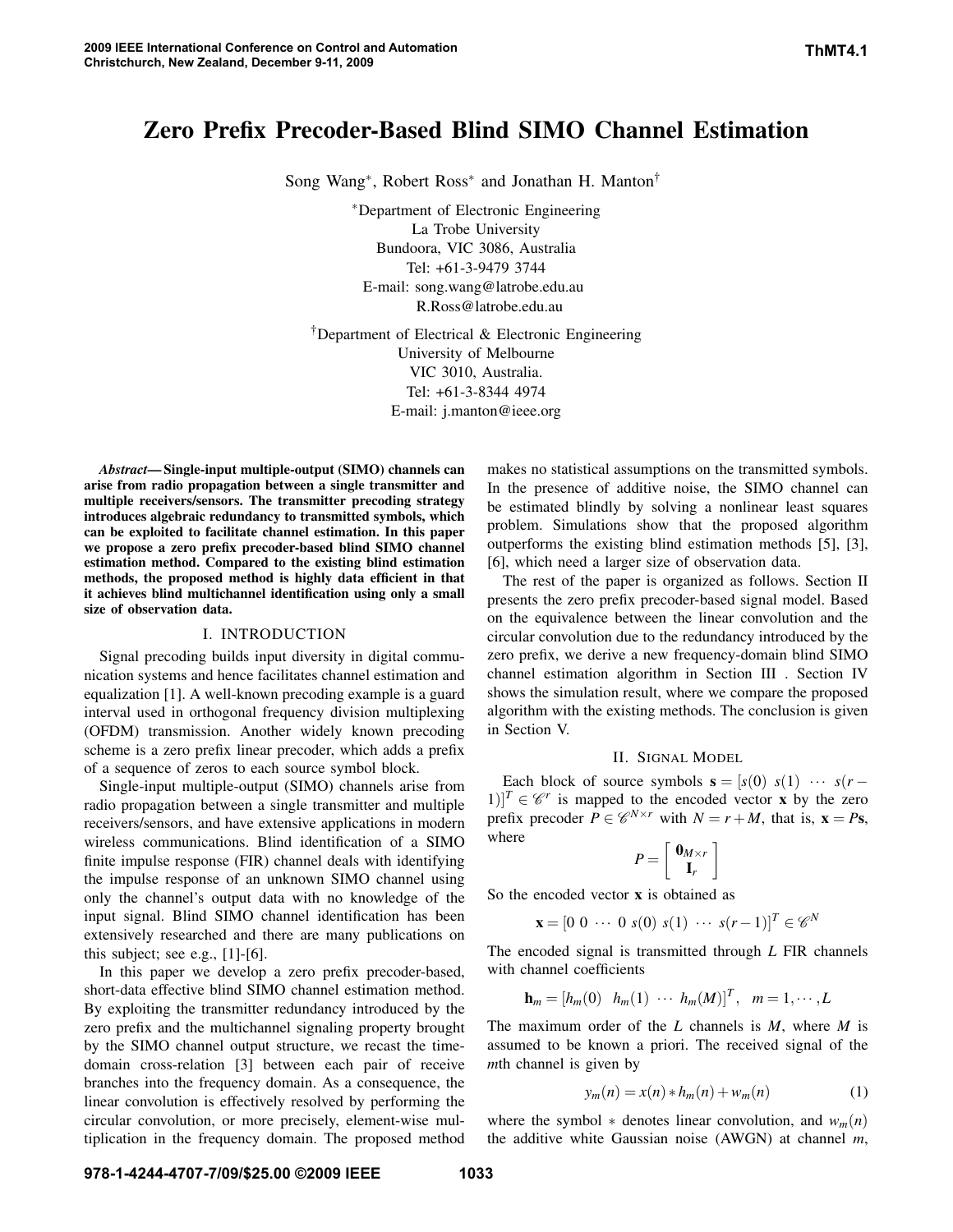which is uncorrelated with the transmitted signal. Since the *M* prefixed zeros of each transmitted block clear the memory of the channels, the current observation vector y*<sup>m</sup>* of size *N* at channel *m*,  $m = 1, \dots, L$ , is only dependent on the currently transmitted block x.

With the signal model (1), our aim is to identify the channel coefficient vector  $h_m$ ,  $m = 1, \dots, L$ . In particular, we focus our attention on a small size of observation data, namely, *N* is small. This is because short data lengths are practically important in situations where there is high mobility in wireless communication systems.

# III. PROPOSED BLIND SIMO CHANNEL IDENTIFICATION **METHOD**

In the absence of noise, any channel pair  $(i, j)$  of  $(1)$ satisfies the following relationship:

$$
y_i(n) * h_j(n) = y_j(n) * h_i(n), \quad 1 \le i, j \le L, \ i \ne j
$$
 (2)

The above cross-relation was initiated in [3] and has been used in subsequent algorithm development, e.g., [2], [4] and [6].

Due to the redundancy introduced by the zero prefix precoder in the transmitted signal, the linear convolution in (2) is equivalent to the circular convolution of  $y_i(n)$  [ $y_i(n)$ ] with  $h_i(n)$   $[h_i(n)]$ , so long as the circular convolution is of length  $N_s > N + M$  [7]. It follows from the property of the circular convolution that taking the *Ns*-point discrete Fourier transform (DFT) on both sides of (2) yields

$$
Y_i(k)H_j(k) = Y_j(k)H_i(k), \quad k = 0, 1, \cdots, N_s - 1 \tag{3}
$$

where  $Y_m(k)$  and  $H_m(k)$  represent the frequency-domain samples of  $y_m(n)$  and  $h_m(n)$ , respectively. As  $H_m(k) =$  $\sum_{n=0}^{N_s-1} h_m(n) e^{-j2\pi k n/N_s} = \sum_{n=0}^{M} h_m(n) e^{-j2\pi k n/N_s}$ , we rewrite (3) as

$$
\begin{bmatrix} -\mathbf{F}_j & \mathbf{F}_i \end{bmatrix} \begin{bmatrix} \mathbf{h}_i \\ \mathbf{h}_j \end{bmatrix} = \mathbf{0}
$$
 (4)

where  $\mathbf{F}_m = \text{diag}\{Y_m(0), Y_m(1), \cdots, Y_m(N_s-1)\}\mathbf{W}$ , with **W** being the first  $M + 1$  columns of the  $N_s \times N_s$  DFT matrix. Considering all *L* channels, from (4) we can construct

$$
\mathbf{Fh} = \mathbf{0} \tag{5}
$$

where  $\mathbf{h} = \begin{bmatrix} \mathbf{h}_1^T & \mathbf{h}_2^T & \cdots & \mathbf{h}_L^T \end{bmatrix}^T \in \mathcal{C}^{L(M+1)}$ , and

$$
\mathbf{F} = \left[\mathbf{F}_{1,2}^T \ \mathbf{F}_{1,3}^T \ \cdots \ \mathbf{F}_{1,L}^T \ \mathbf{F}_{2,3}^T \ \cdots \ \mathbf{F}_{2,L}^T \ \cdots \ \mathbf{F}_{L-1,L}^T\right]^T
$$

with  $\mathbf{F}_{i,j} \in \mathcal{C}^{N_s \times L(M+1)}$  defined as

$$
\mathbf{F}_{i,j} = \left[\mathbf{0} \cdots \mathbf{0} - \mathbf{F}_j \mathbf{0} \cdots \mathbf{0} \mathbf{F}_i \mathbf{0} \cdots \mathbf{0}\right]
$$

where the *i*th entry is  $-\mathbf{F}_j$  and the *j*th entry is  $\mathbf{F}_i$ . The dimension of **F** in (5) is  $\frac{L(L-1)N_s}{2} \times L(M+1)$ . Hence the channel coefficient vector h can be determined by solving (5).

Next we show that the channel vector h is identifiable up to a complex-valued scaling factor if all channels share no common zero and the  $N_s$ -point DFT  $X(k)$  of the transmitted vector x are nonzero.

**Theorem:** *The nontrivial solution*  $\hat{\bf h}$  *to*  ${\bf F}\hat{\bf h} = 0$  *uniquely (up to a scaling factor) determines the channel impulse response*  $\{\mathbf{h}_m\}_{m=1}^L$ , *if there is no common zero among all the channels and*  $X(k) \neq 0$ ,  $k = 0, 1, \dots, N_s - 1$ .

**Proof:** Based on (5), for any channel pair  $(i, j)$ , we have

$$
\mathbf{F}_i \hat{\mathbf{h}}_j = \mathbf{F}_j \hat{\mathbf{h}}_i
$$

This can also be expressed as

$$
Y_i(k)\hat{H}_j(k) = Y_j(k)\hat{H}_i(k), \quad k = 0, 1, \cdots, N_s - 1
$$

which leads to

$$
y_i(n) * \hat{h}_j(n) = y_j(n) * \hat{h}_i(n)
$$

or equivalently,

$$
x(n) * h_i(n) * \hat{h}_j(n) = x(n) * h_j(n) * \hat{h}_i(n)
$$

Taking the z-transform yields

$$
X(z)H_i(z)\hat{H}_j(z) = X(z)H_j(z)\hat{H}_i(z)
$$

As the *N<sub>s</sub>*-point DFT  $X(k) \neq 0$ , based on the equivalence between the z-transform and DFT,  $X(z)|_{z=e^{j2\pi k/N_s}} \neq 0$ , which means

$$
H_i(z)\hat{H}_j(z) = H_j(z)\hat{H}_i(z)
$$
\n(6)

Since there is no common zero among all channels, it follows from (6) that for any *j*, {zeros of  $H_i(z)$ }  $\in$  {zeros of  $\hat{H}_i(z)$ }. Suppose that channel  $i = l$  has the maximum order *M*. Then {zeros of  $H_l(z)$ }  $\in$  {zeros of  $\hat{H}_l(z)$ }. As  $H_l(z)$  is of order *M*,  $\hat{H}_l(z)$  is also of order *M*. So  $\hat{H}_l(z) = \alpha H_l(z)$ , where  $\alpha$  is a nonzero constant. Substituting it into (6) yields  $\hat{H}_i(z) =$  $\alpha H_i(z)$ , i.e.,  $\hat{\mathbf{h}}_m = \alpha \mathbf{h}_m$ ,  $m = 1, \dots, L$ .

Based on the above development, we make the following remarks:

- (i) The blind SIMO channel estimation method developed in the paper is a deterministic method. It assumes no statistical or finite alphabet property of the source symbols.
- (ii) The zero prefix precoder enables the receiver to identify the SIMO channels using a block of *N* observations, where  $N \geq M + 1$ . As shown by the simulations, blind channel estimation is achieved with an observation length as short as  $M + 1$ . By contrast, the existing deterministic, non-precoder-based blind SIMO channel estimators in [1], [3], [6] require an observation duration of at least  $3M + 1$  to estimate the channels.
- (iii) The main computational load of the proposed method comes from the singular value decomposition (SVD). Specifically, the proposed algorithm requires one SVD on  $\bf{F}$  in (5) with computational complexity amounting to  $\mathcal{O}(\frac{L^3(L-1)(M+1)^2N_s}{2})$  according to [8]. As the observation data size  $N$  is small, the proposed method is computationally inexpensive.
- (iv) In practice, the channels must be estimated from noisy observations. The blind identification problem is thus solved in the least squares sense, i.e., find h which minimises  $\|\mathbf{F}\mathbf{h}\|$ ; see (5). The proposed algorithm is described as follows.